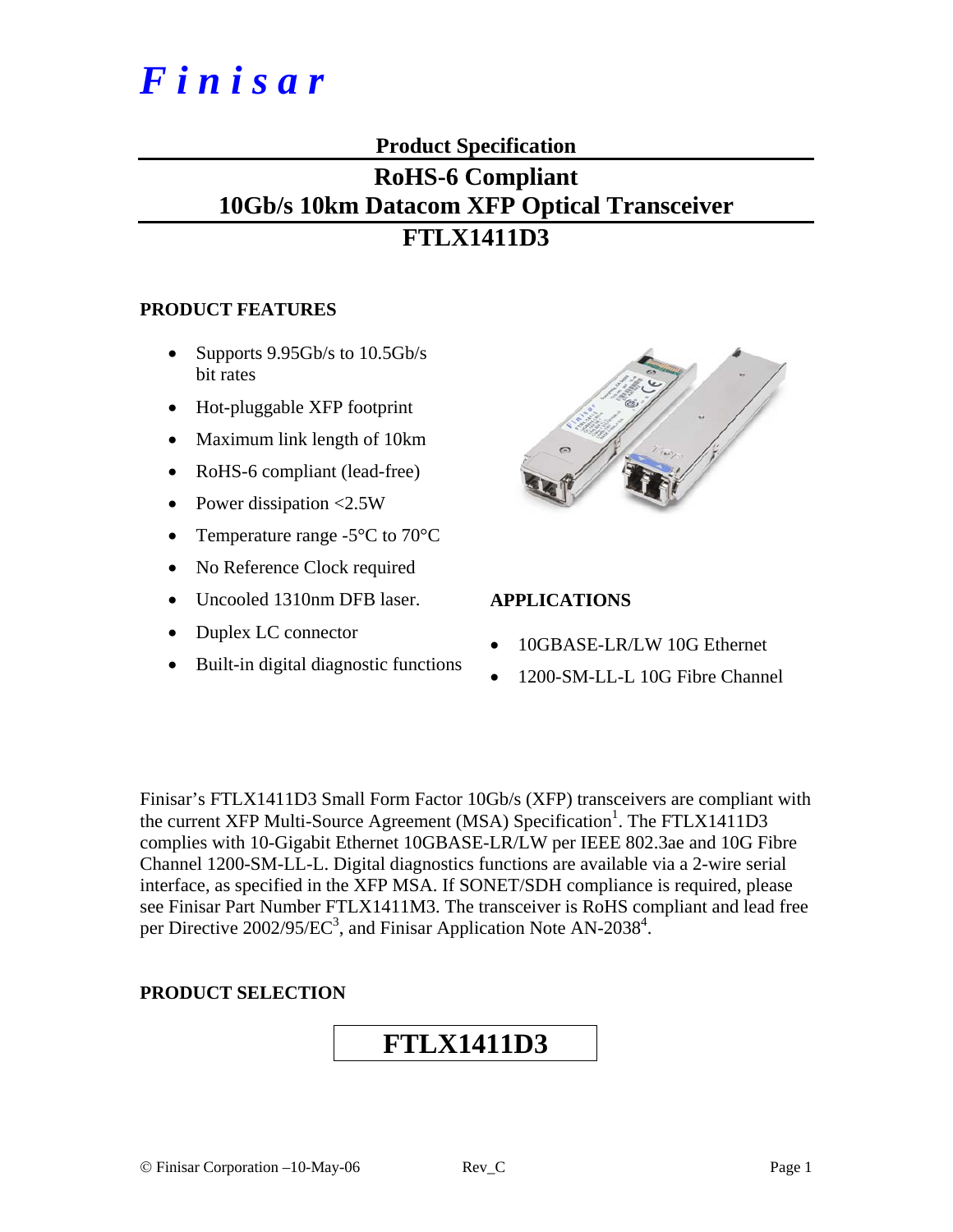#### **I. Pin Descriptions**

| Pin             | Logic    | <b>Symbol</b>      | <b>Name/Description</b>                                       | Ref.           |
|-----------------|----------|--------------------|---------------------------------------------------------------|----------------|
| 1               |          | <b>GND</b>         | Module Ground                                                 | 1              |
| $\overline{2}$  |          | VEE5               | Optional -5.2 Power Supply - Not required                     |                |
| 3               | LVTTL-I  | Mod-Desel          | Module De-select; When held low allows the module to          |                |
|                 |          |                    | respond to 2-wire serial interface commands                   |                |
| $\overline{4}$  | LVTTL-O  |                    | Interrupt (bar); Indicates presence of an important condition | $\overline{2}$ |
|                 |          | Interrupt          | which can be read over the serial 2-wire interface            |                |
| 5               | LVTTL-I  | TX DIS             | Transmitter Disable; Transmitter laser source turned off      |                |
| 6               |          | $\overline{VCC}$ 5 | +5 Power Supply                                               |                |
| $\overline{7}$  |          | <b>GND</b>         | Module Ground                                                 | 1              |
| 8               |          | $\overline{VCC}$ 3 | +3.3V Power Supply                                            |                |
| $\overline{9}$  |          | VCC3               | +3.3V Power Supply                                            |                |
| 10              | LVTTL-I  | <b>SCL</b>         | Serial 2-wire interface clock                                 | $\overline{2}$ |
| 11              | LVTTL-   | <b>SDA</b>         | Serial 2-wire interface data line                             | $\overline{2}$ |
|                 | $\rm LO$ |                    |                                                               |                |
| $\overline{12}$ | LVTTL-O  | Mod_Abs            | Module Absent; Indicates module is not present. Grounded      | $\overline{2}$ |
|                 |          |                    | in the module.                                                |                |
| 13              | LVTTL-O  | Mod_NR             | Module Not Ready; Finisar defines it as a logical OR          | $\overline{2}$ |
|                 |          |                    | between RX_LOS and Loss of Lock in TX/RX.                     |                |
| 14              | LVTTL-O  | RX_LOS             | Receiver Loss of Signal indicator                             | $\overline{2}$ |
| 15              |          | <b>GND</b>         | Module Ground                                                 | $\mathbf{1}$   |
| 16              |          | <b>GND</b>         | Module Ground                                                 | 1              |
| $\overline{17}$ | CML-O    | RD-                | Receiver inverted data output                                 |                |
| 18              | $CML-O$  | $RD+$              | Receiver non-inverted data output                             |                |
| $\overline{19}$ |          | <b>GND</b>         | Module Ground                                                 | 1              |
| 20              |          | VCC <sub>2</sub>   | +1.8V Power Supply - Not required                             |                |
| 21              | LVTTL-I  | P Down/RST         | Power Down; When high, places the module in the low           |                |
|                 |          |                    | power stand-by mode and on the falling edge of P_Down         |                |
|                 |          |                    | initiates a module reset                                      |                |
|                 |          |                    | Reset; The falling edge initiates a complete reset of the     |                |
|                 |          |                    | module including the 2-wire serial interface, equivalent to a |                |
|                 |          |                    | power cycle.                                                  |                |
| 22              |          | VCC <sub>2</sub>   | +1.8V Power Supply - Not required                             |                |
| 23              |          | <b>GND</b>         | Module Ground                                                 | $\mathbf{1}$   |
| 24              | PECL-I   | RefCLK+            | Reference Clock non-inverted input, AC coupled on the         | $\overline{3}$ |
|                 |          |                    | host board - Not required                                     |                |
| 25              | PECL-I   | RefCLK-            | Reference Clock inverted input, AC coupled on the host        | 3              |
|                 |          |                    | board - Not required                                          |                |
| 26              |          | <b>GND</b>         | Module Ground                                                 | $\mathbf{1}$   |
| 27              |          | <b>GND</b>         | Module Ground                                                 | 1              |
| 28              | CML-I    | TD-                | Transmitter inverted data input                               |                |
| 29              | CML-I    | $\mbox{T} D+$      | Transmitter non-inverted data input                           |                |
| $\overline{30}$ |          | <b>GND</b>         | Module Ground                                                 | 1              |

Notes:

1. Module circuit ground is isolated from module chassis ground within the module.

2. Open collector; should be pulled up with 4.7k – 10kohms on host board to a voltage between 3.15V and 3.6V.

3. A Reference Clock input is not required by the FTLX1411D3. If present, it will be ignored.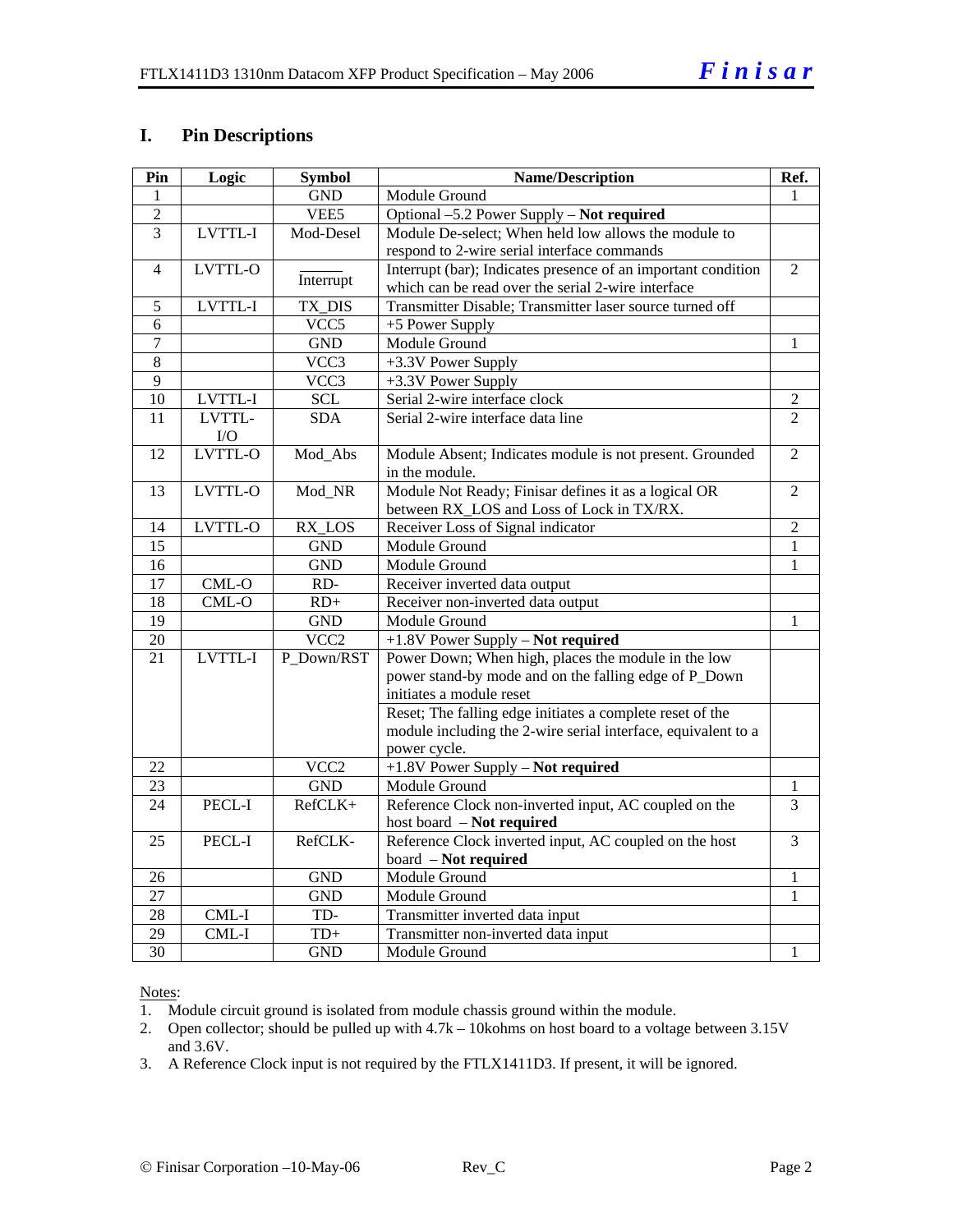



#### **II. Absolute Maximum Ratings**

| <b>Parameter</b>                  | <b>Symbol</b>        | Min  | Typ | <b>Max</b> | Unit   | Ref. |
|-----------------------------------|----------------------|------|-----|------------|--------|------|
| Maximum Supply Voltage 1          | Vcc3                 | -0.5 |     | 4.0        |        |      |
| Maximum Supply Voltage 2          | Vcc5                 | -0.5 |     | 0.U        |        |      |
| <b>Storage Temperature</b>        |                      | -40  |     |            | $\sim$ |      |
| <b>Case Operating Temperature</b> | $\mathbf{r}$<br>L OP |      |     |            | ∼      |      |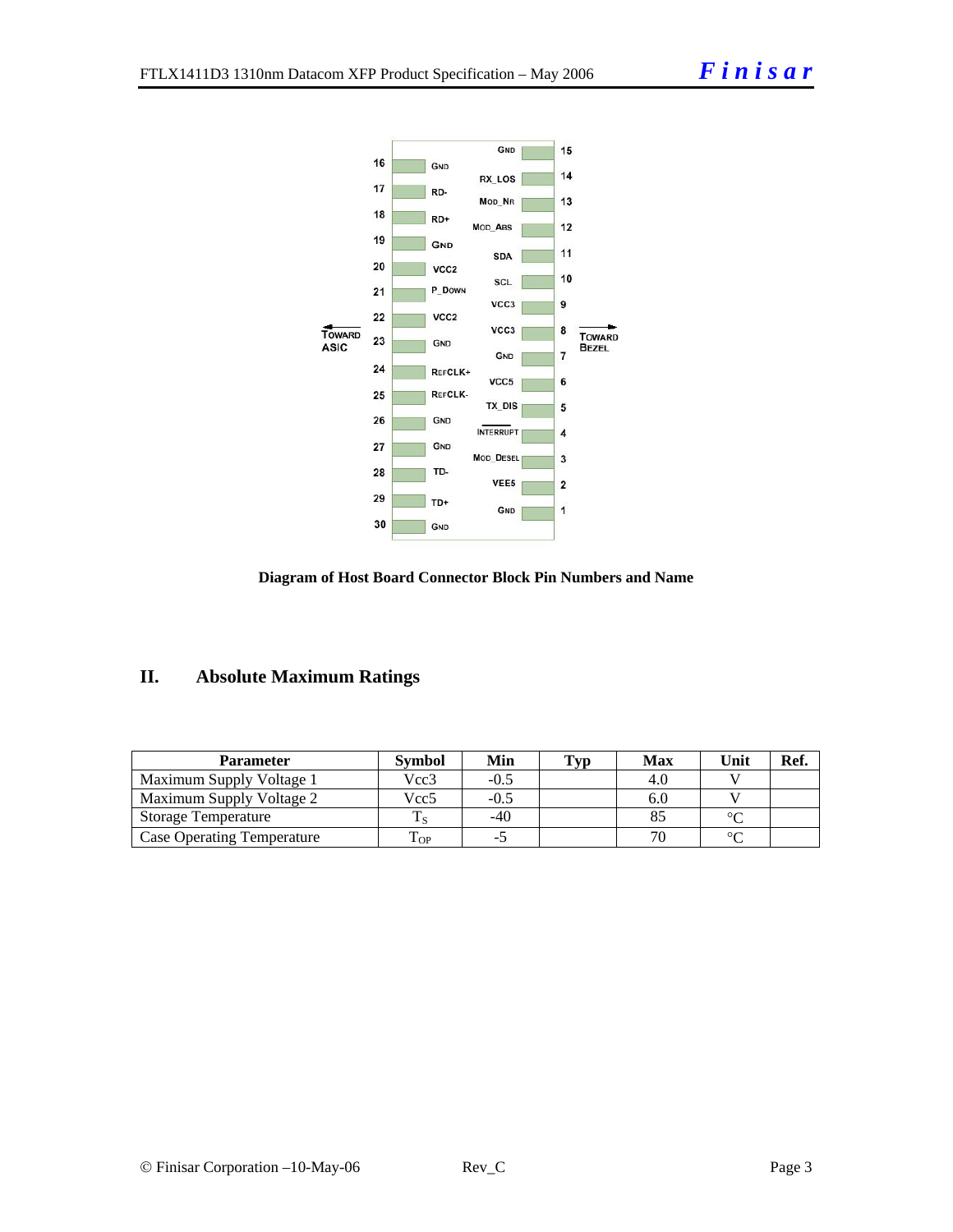| <b>Parameter</b>                    | <b>Symbol</b>          | Min              | <b>Typ</b> | <b>Max</b>          | Unit      | Ref.           |
|-------------------------------------|------------------------|------------------|------------|---------------------|-----------|----------------|
| Main Supply Voltage                 | Vcc5                   | 4.75             |            | 5.25                | V         |                |
| Supply Voltage #2                   | Vcc3                   | 3.13             |            | 3.45                | V         |                |
| Supply Current - Vcc5 supply        | Icc <sub>5</sub>       |                  |            | 320                 | mA        |                |
| Supply Current – Vcc3 supply        | Icc3                   |                  |            | 265                 | mA        |                |
| Module total power                  | P                      |                  |            | 2.5                 | W         | 1              |
| <b>Transmitter</b>                  |                        |                  |            |                     |           |                |
| Input differential impedance        | $R_{in}$               |                  | 100        |                     | Ω         | 2              |
| Differential data input swing       | Vin, pp                | 120              |            | 820                 | mV        |                |
| <b>Transmit Disable Voltage</b>     | $V_D$                  | 2.0              |            | Vcc                 | V         | 3              |
| <b>Transmit Enable Voltage</b>      | $\rm V_{EN}$           | <b>GND</b>       |            | $GND+0.8$           | V         |                |
| <b>Transmit Disable Assert Time</b> |                        |                  |            | 10                  | <b>us</b> |                |
| <b>Receiver</b>                     |                        |                  |            |                     |           |                |
| Differential data output swing      | Vout,pp                | 340              | 650        | 850                 | mV        | $\overline{4}$ |
| Data output rise time               | $\mathfrak{t}_{\rm r}$ |                  |            | 38                  | ps        | 5              |
| Data output fall time               | $t_{\rm f}$            |                  |            | 38                  | ps        | 5              |
| <b>LOS</b> Fault                    | $V_{LOS$ fault         | $Vec - 0.5$      |            | Vcc <sub>HOST</sub> | V         | 6              |
| <b>LOS</b> Normal                   | $V_{LQS norm}$         | <b>GND</b>       |            | $GND+0.5$           | V         | 6              |
| Power Supply Rejection              | <b>PSR</b>             | See Note 6 below |            |                     | 7         |                |

#### **III.** Electrical Characteristics ( $T_{OP} = -5$  to 70 °C,  $V_{CC3} = 3.13$  to 3.45 Volts)

Notes:

1. Maximum total power value is specified across the full temperature and voltage range.

- 2. After internal AC coupling.
- 3. Or open circuit.
- 4. Into 100 ohms differential termination.
- 5.  $20 80 %$
- 6. Loss Of Signal is open collector to be pulled up with a 4.7k 10kohm resistor to 3.15 3.6V. Logic 0 indicates normal operation; logic 1 indicates no signal detected.
- 7. Per Section 2.7.1. in the XFP MSA Specification<sup>1</sup>.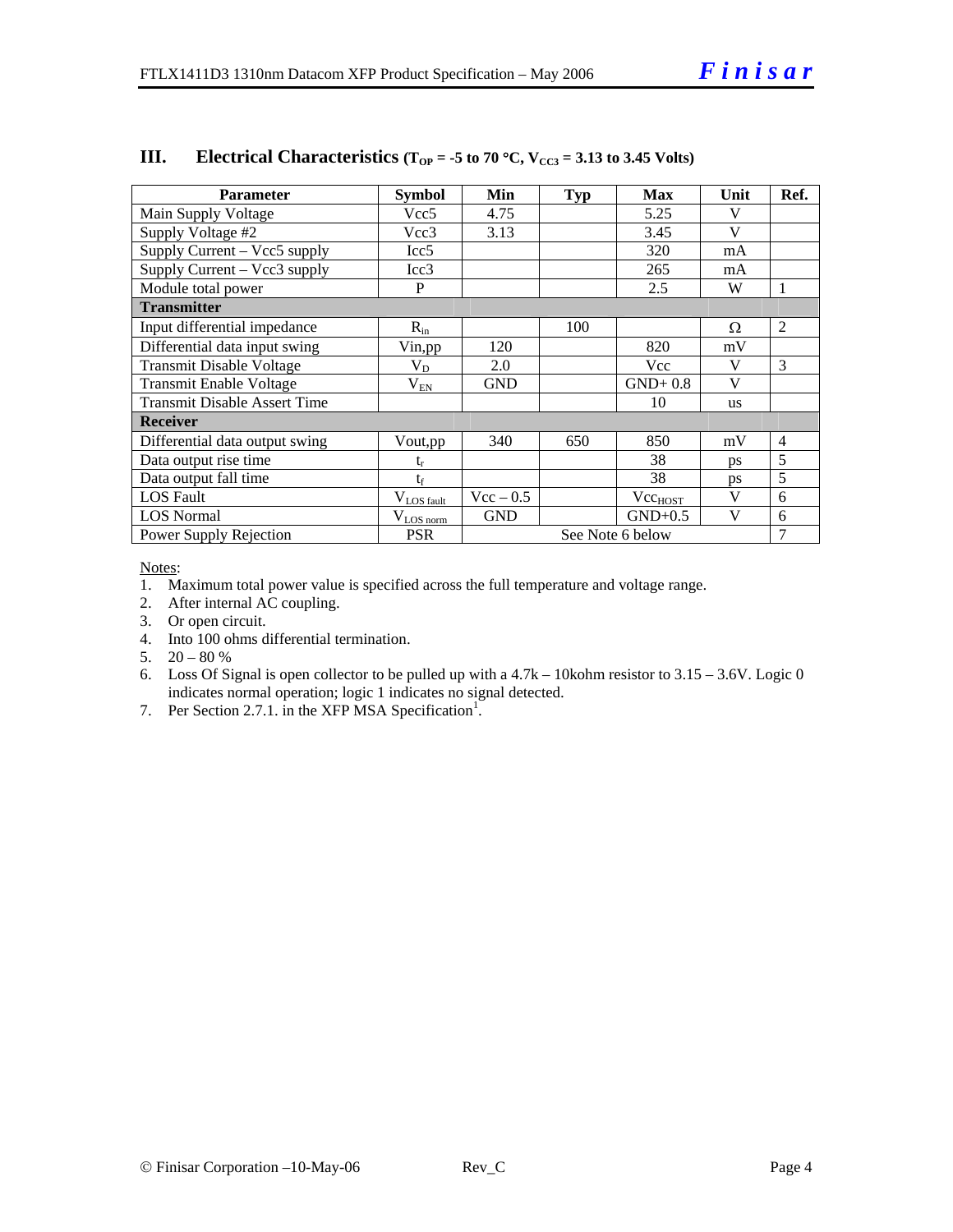| <b>Parameter</b>                          | <b>Symbol</b>      | Min    | <b>Typ</b> | <b>Max</b>               | Unit  | Ref.           |
|-------------------------------------------|--------------------|--------|------------|--------------------------|-------|----------------|
| <b>Transmitter</b>                        |                    |        |            |                          |       |                |
| <b>Optical Modulation Amplitude</b>       | $P_{OMA}$          | $-4.8$ |            |                          | dBm   |                |
| (OMA)                                     |                    |        |            |                          |       |                |
| Maximum Launch Power                      | $P_{MAX}$          |        |            | 0.5                      | dRm   |                |
| Optical Wavelength                        | $\lambda$ .        | 1260   |            | 1355                     | nm    |                |
| Sidemode Supression ratio                 | $SSR_{min}$        | 30     |            |                          | dB    |                |
| <b>Optical Extinction Ratio</b>           | ER                 | 3.5    |            |                          | dB    |                |
| <b>Transmitter and Dispersion Penalty</b> | <b>TDP</b>         |        |            | 3.2                      | dB    |                |
| Average Launch power of OFF               | $P_{OFF}$          |        |            | $-30$                    | dBm   |                |
| transmitter                               |                    |        |            |                          |       |                |
| Tx Jitter                                 | $Tx_i$             |        |            | Per 802.3ae requirements |       |                |
| <b>Relative Intensity Noise</b>           | <b>RIN</b>         |        |            | $-130$                   | dB/Hz |                |
| <b>Receiver</b>                           |                    |        |            |                          |       |                |
| Receiver Sensitivity (OMA)                | $R_{SENS1}$        |        |            | $-12.6$                  | dBm   | 1              |
| @ 10.5Gb/s                                |                    |        |            |                          |       |                |
| <b>Stressed Receiver Sensitivity</b>      | $R_{\text{SENS2}}$ |        |            | $-10.3$                  | dBm   | $\overline{2}$ |
| (OMA) @ 10.5Gb/s                          |                    |        |            |                          |       |                |
| Maximum Input Power                       | $P_{MAX}$          | $+0.5$ |            |                          | dBm   |                |
| <b>Optical Center Wavelength</b>          | $\lambda_{\rm C}$  | 1260   |            | 1600                     | nm    |                |
| <b>Receiver Reflectance</b>               | $R_{rx}$           |        |            | $-12$                    | dB    |                |
| <b>LOS De-Assert</b>                      | LOS <sub>D</sub>   |        |            | $-18$                    | dBm   |                |
| <b>LOS Assert</b>                         | $LOS_A$            | $-32$  |            |                          | dBm   |                |
| <b>LOS Hysteresis</b>                     |                    | 0.5    |            |                          | dB    |                |

#### **IV.** Optical Characteristics ( $T_{OP} = -5$  to 70 °C,  $V_{CC3} = 3.13$  to 3.45 Volts)

#### Notes:

1. Measured with worst ER; BER<10<sup>-12</sup>;  $2^{31}$  – 1 PRBS.

2. Per IEEE 802.3ae. Equivalent to –13.3 dBm average power at Infinite ER.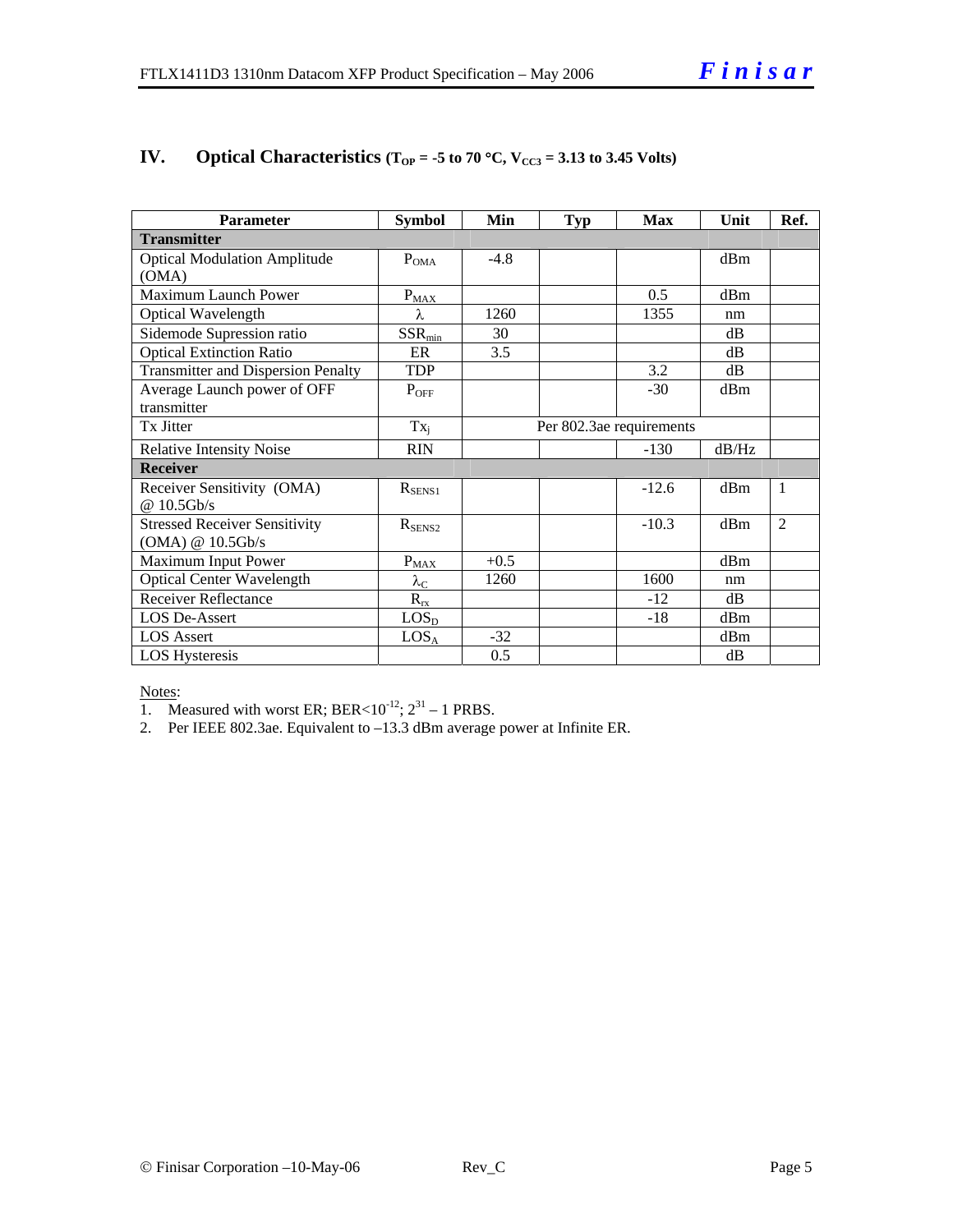#### **V. General Specifications**

| <b>Parameter</b>           | <b>Symbol</b> | Min  | Typ | Max         | Units           | Ref. |
|----------------------------|---------------|------|-----|-------------|-----------------|------|
| <b>Bit Rate</b>            | BR            | 9.95 |     | 10.5        | $\mathrm{Gb/s}$ |      |
| <b>Bit Error Ratio</b>     | <b>BER</b>    |      |     | 1 $0^{-12}$ |                 |      |
| Max. Supported Link Length | $L_{MAX}$     |      | 10  |             | km              |      |

Notes:

1. 10GBASE-LR/LW, 1200-SM-LL-L.

2. Tested with a  $2^{31} - 1$  PRBS

#### **VI. Environmental Specifications**

Finisar XFP transceivers have an operating temperature range from  $-5^{\circ}C$  to  $+70^{\circ}C$  case temperature.

| Parameter                         | Svmbol            | Min   | $\mathbf{T}_{\mathbf{V}\mathbf{p}}$ | Max | Units   | Ref. |
|-----------------------------------|-------------------|-------|-------------------------------------|-----|---------|------|
| <b>Case Operating Temperature</b> | $\mathbf{L}_{OD}$ | -     |                                     |     | $\sim$  |      |
| Storage Temperature               | m<br>$\pm$ sto    | $-40$ |                                     |     | $\circ$ |      |

#### **VII. Regulatory Compliance**

Finisar XFP transceivers are Class 1 Laser Products. They are certified per the following standards:

| <b>Feature</b> | <b>Agency</b>   | <b>Standard</b>                      | <b>Certificate</b> |
|----------------|-----------------|--------------------------------------|--------------------|
|                |                 |                                      | <b>Number</b>      |
| Laser Eye      | <b>FDA/CDRH</b> | CDRH 21 CFR 1040 and Laser Notice 50 | <b>TBD</b>         |
| Safety         |                 |                                      |                    |
| Laser Eye      | TÜV             | EN 60825-1: 1994+A11:1996+A2:2001    | TBD                |
| Safety         |                 | IEC 60825-1: 1993+A1:1997+A2:2001    |                    |
|                |                 | IEC 60825-2: 2000, Edition 2         |                    |
| Electrical     | TÜV             | EN 60950                             | <b>TBD</b>         |
| Safety         |                 |                                      |                    |
| Electrical     | UL/CSA          | <b>CLASS 3862.07</b>                 | TBD                |
| Safety         |                 | <b>CLASS 3862.87</b>                 |                    |
|                |                 |                                      |                    |

Copies of the referenced certificates are available at Finisar Corporation upon request.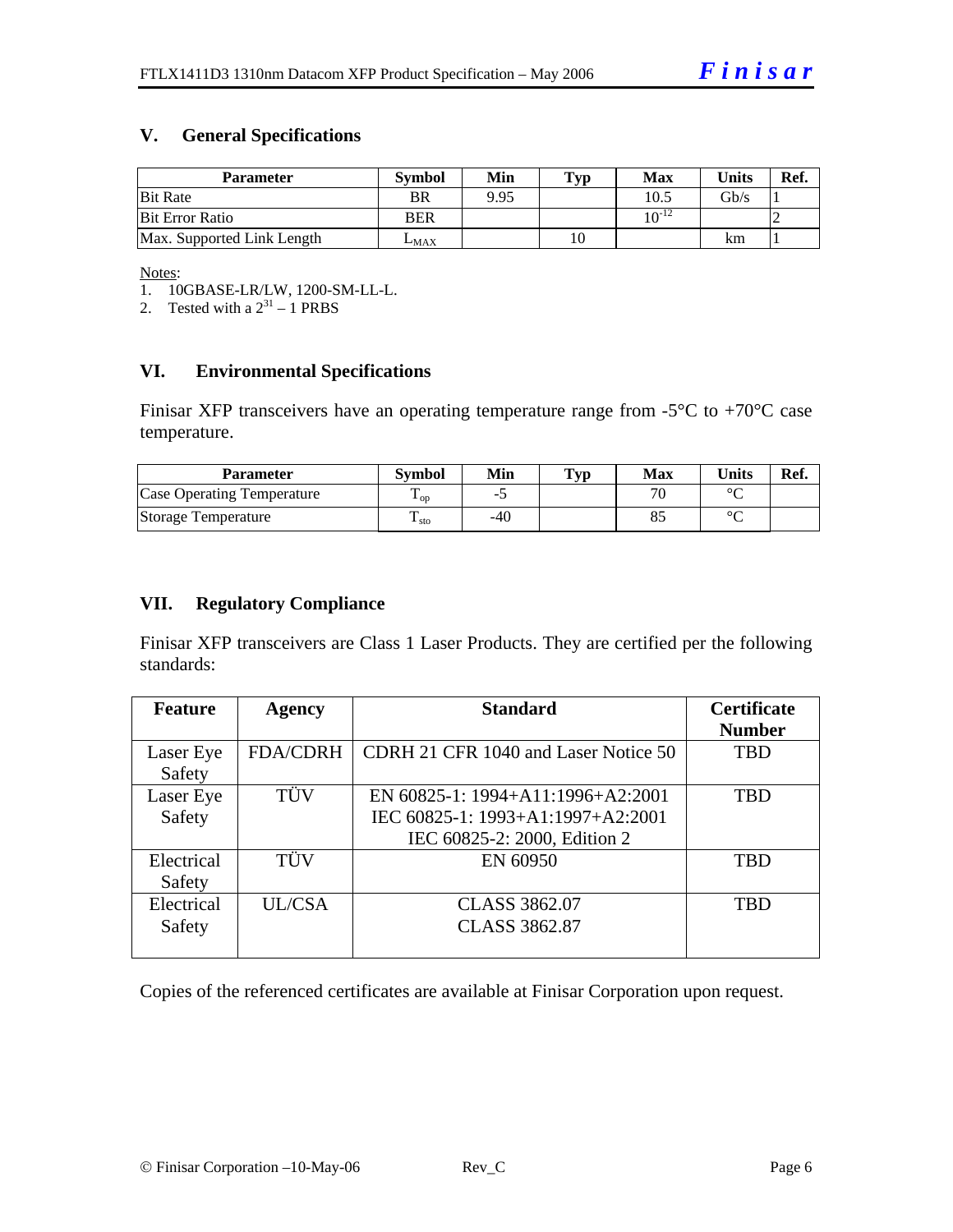#### **VIII. Digital Diagnostic Functions**

As defined by the XFP MSA<sup>1</sup>, Finisar XFP transceivers provide digital diagnostic functions via a 2-wire serial interface, which allows real-time access to the following operating parameters:

- Transceiver temperature
- Laser bias current
- Transmitted optical power
- Received optical power
- Transceiver supply voltage

It also provides a sophisticated system of alarm and warning flags, which may be used to alert end-users when particular operating parameters are outside of a factory-set normal range.

The operating and diagnostics information is monitored and reported by a Digital Diagnostics Transceiver Controller (DDTC) inside the transceiver, which is accessed through the 2-wire serial interface. When the serial protocol is activated, the serial clock signal (SCL pin) is generated by the host. The positive edge clocks data into the XFP transceiver into those segments of its memory map that are not write-protected. The negative edge clocks data from the XFP transceiver. The serial data signal (SDA pin) is bi-directional for serial data transfer. The host uses SDA in conjunction with SCL to mark the start and end of serial protocol activation. The memories are organized as a series of 8-bit data words that can be addressed individually or sequentially. The 2-wire serial interface provides sequential or random access to the 8 bit parameters, addressed from 000h to the maximum address of the memory.

For more detailed information including memory map definitions, please see Finisar Application Note AN-2035 "Digital Diagnostic Monitoring Interface for XFP Optical Transceivers", or the XFP MSA Specification<sup>1</sup>.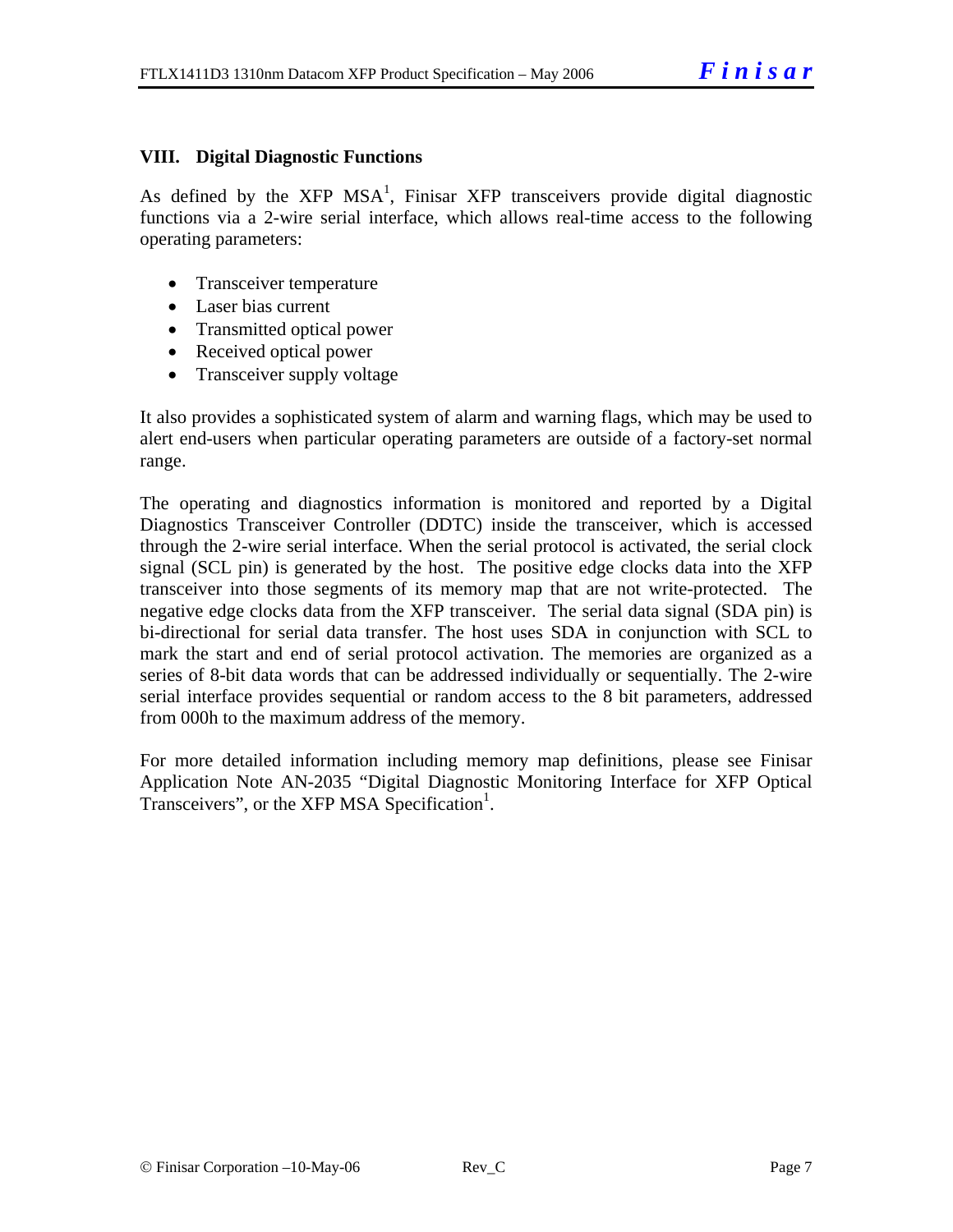#### **IX. Mechanical Specifications**

Finisar's XFP transceivers are compliant with the dimensions defined by the XFP Multi-Sourcing Agreement (MSA).



**XFP Transceiver (dimensions are in mm)**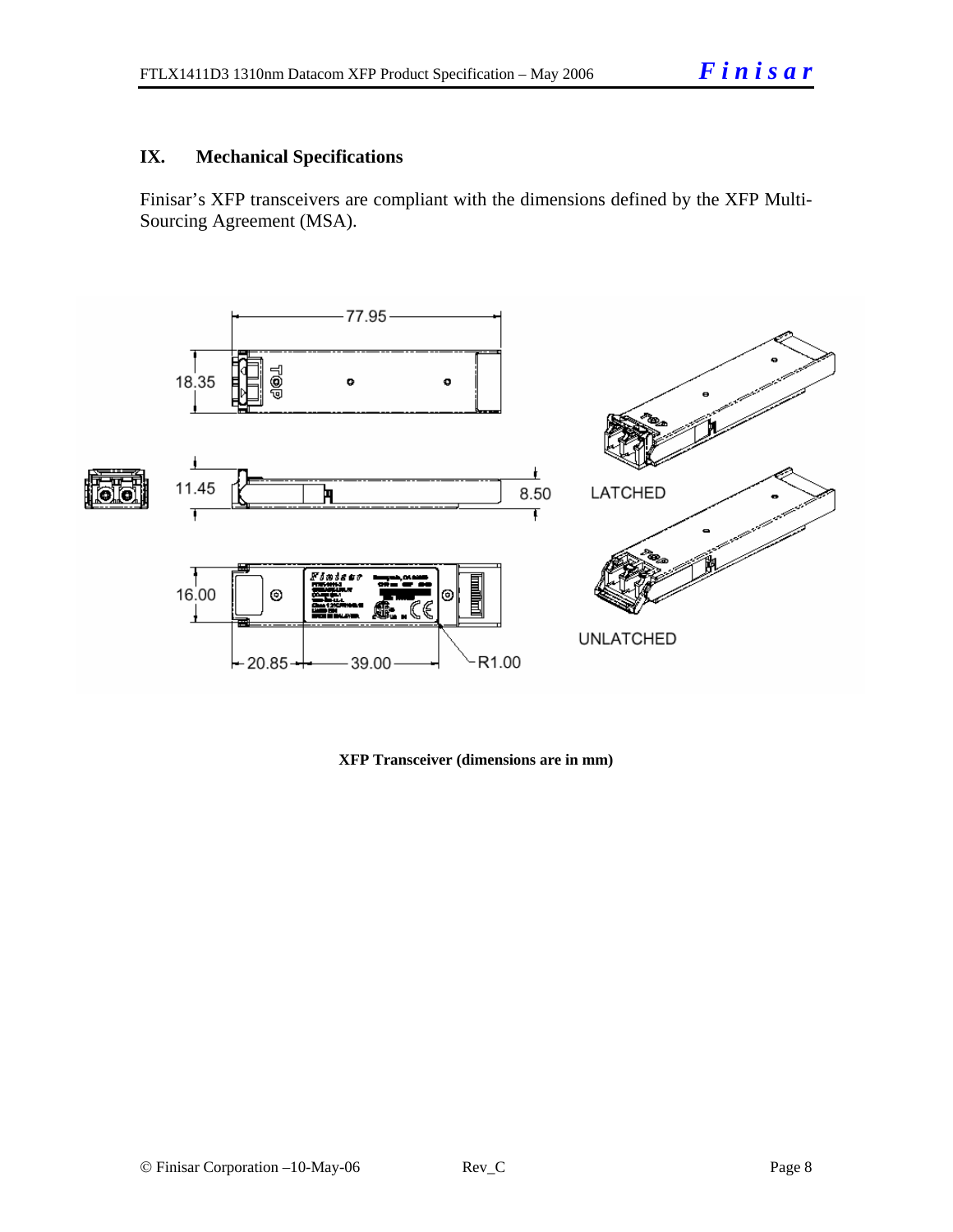#### **X. PCB Layout and Bezel Recommendations**



**XFP Host Board Mechanical Layout (dimensions are in mm)**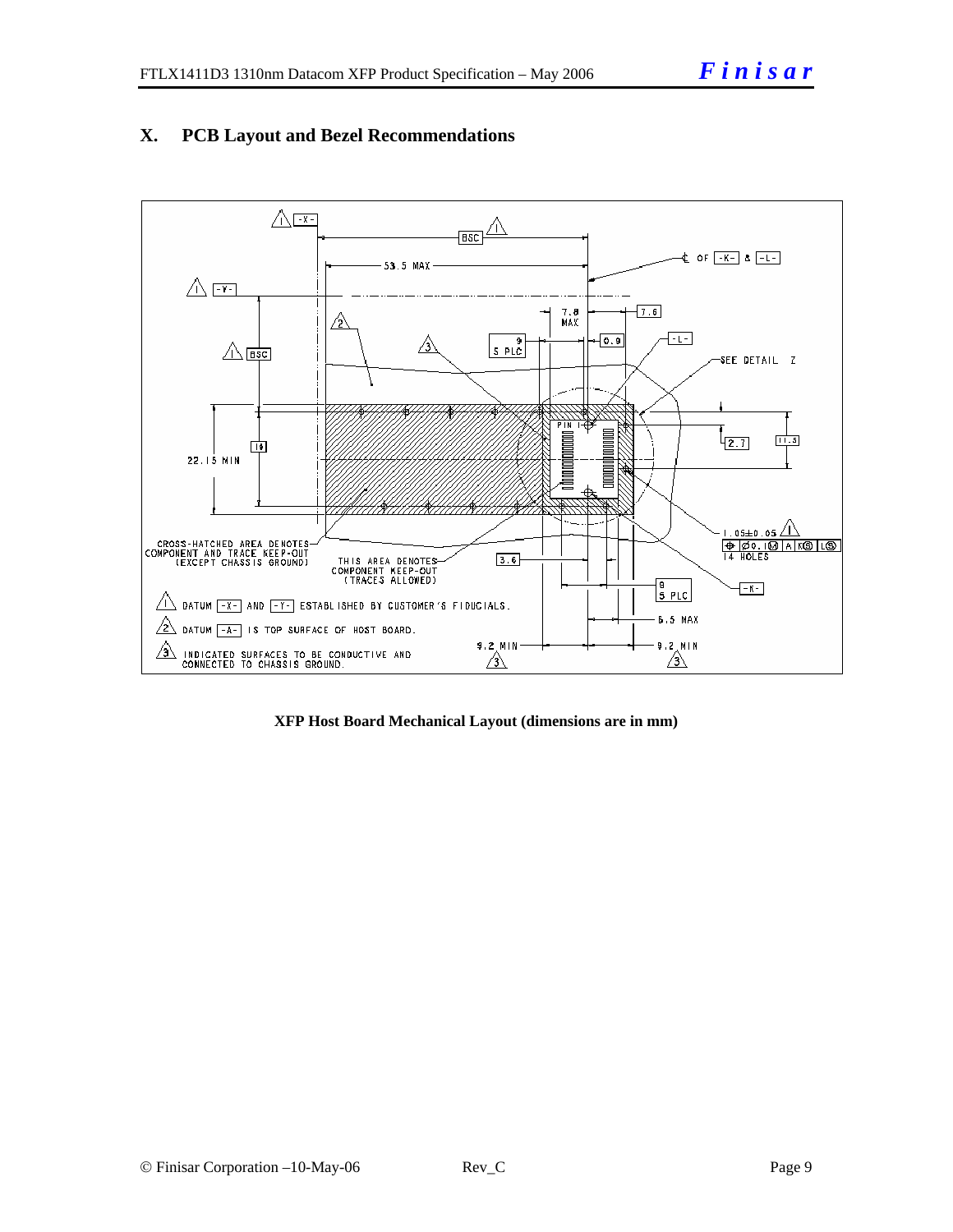

**XFP Detail Host Board Mechanical Layout (dimensions are in mm)** 



#### **XFP Recommended Bezel Design (dimensions are in mm)**